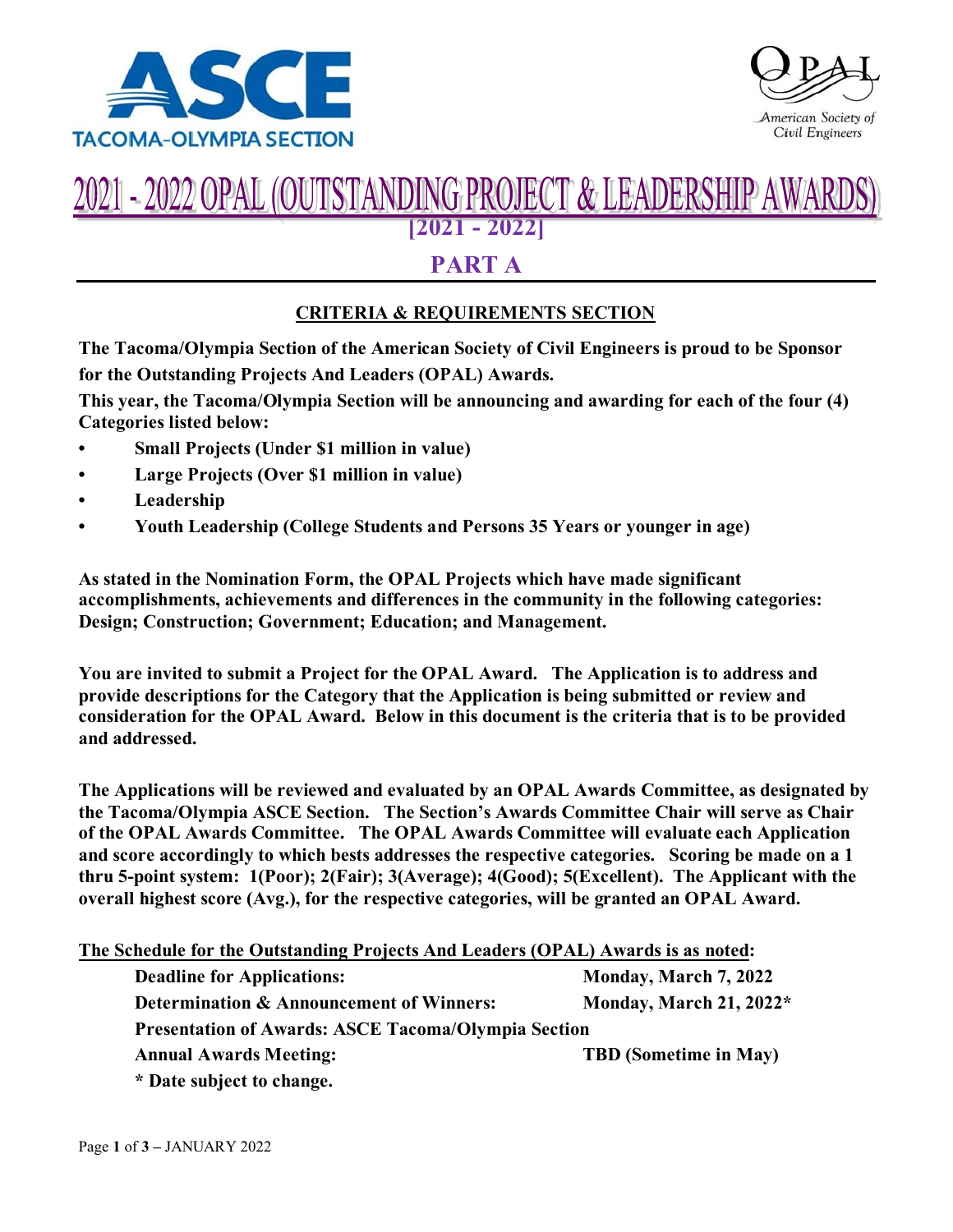



#### 21 - 2022 OPAL (OU TSTANDING PROJEC A LEADERSHIP **[2021 - 2022]**

## **PART A**

# **CRITERIA TO BE ADDRESSED FOR REVIEW & EVALUATION**

### **A). PROJECTS (Two Categories to be awarded: \$1Million or less; Over \$1Million)**

- **1. Overview of Project: Reasons for project; Goals and objectives; Issues addressed.**
- **2. Budget Management: Costs for project; How budget was controlled; Was project complete within designated budget.**
- **3. Resolutions to Disputes: How project issues were addressed and resolved; Were issues resolved with Win-Win conclusions; Timeliness of resolutions; Personnel issues which may have arisen.**
- **4. Project Schedule/Time Management: What was schedule for project; Was it completed on time; What things were done to control schedule;**
- **5. Sustainability: Sustainability is a term that describes taking care of the environment, economy, and community in a way that allows present and future generations to thrive. A sustainable approach embeds these concepts in day-today decisions and aligns interests and actions toward shared community goals. ASCE defines Sustainability as a set of environmental, economic, and social conditions – the "Triple Bottom Line" – in which all of society has the capacity and opportunity to maintain and improve its quality of life indefinitely, without degrading the quantity, quality or the availability of natural, economic, and social resources**.

**Tell how project meet with these goals and objectives.**

**6. Benefits to Community (ies) Served: How did Project provide economic opportunities or growth; environmental improvements; educational opportunities and lessons; outreach to the citizens; Civil engineering achievement(s) of project.**

**Applications are to be six (6) pages maximum, plus the 4 pages of the OPAL Awards Nomination Form(s).**